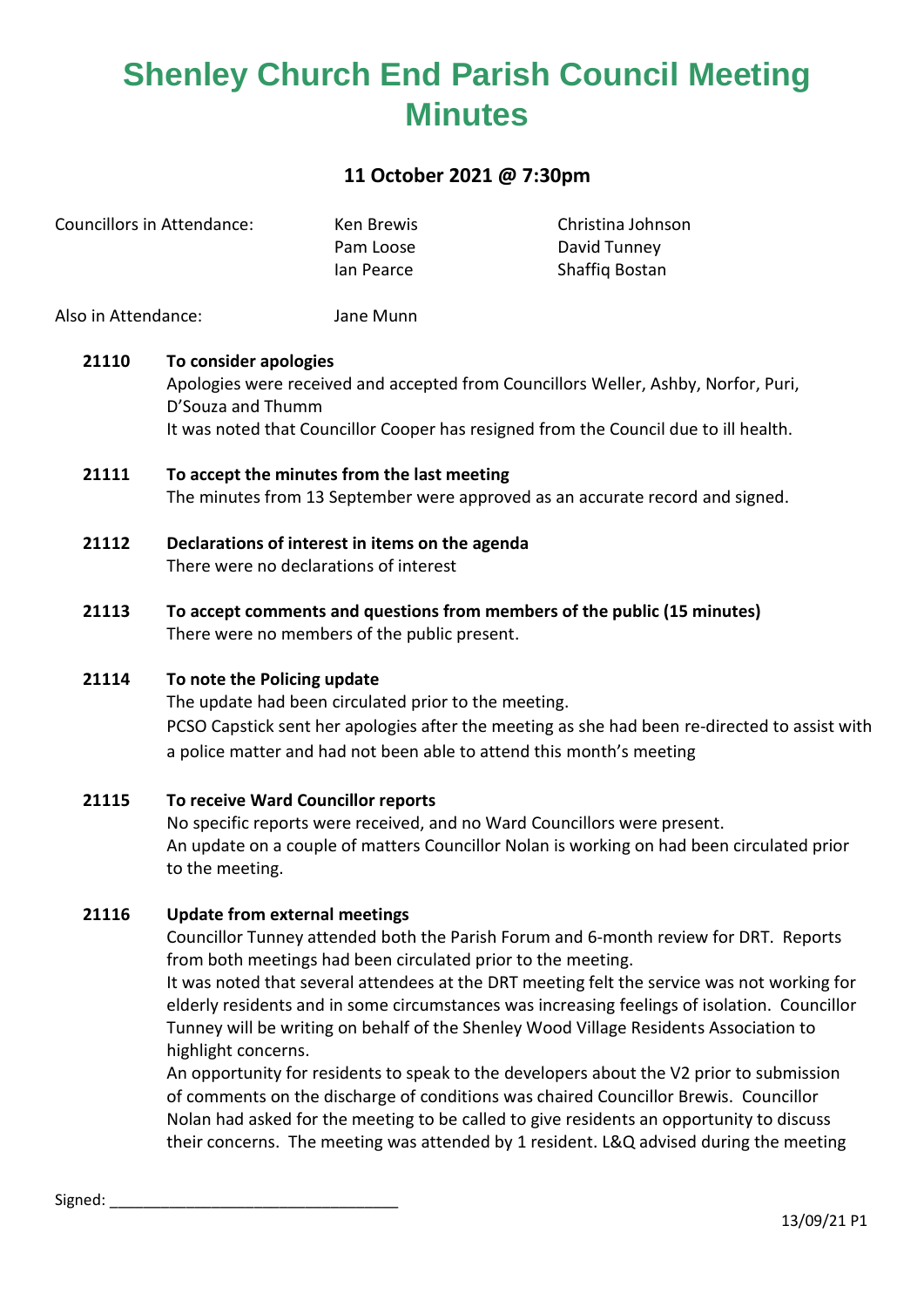that the plans had legal approval and there were no proposals to make any changes to the submission.

Shenley Leisure Centre meeting was attended by Councillor Brewis and several items were discussed.

JM & JW met with MKC to discuss the next steps for Crownhill Meeting Place. Confirmation is waited for access during half term to undertake fire safety and legionella checks.

#### **21117 To consider the proposal for devolved landscape services**

Councillor Brewis updated that he was attending a meeting with JM next week and once further information was received a meeting of the environmental working group would be called to discuss further.

#### **Actions:**

It was **Resolved** to wait for further information before calling a meeting to discuss this topic

#### **21118 To consider reports and recommendations**

The report had been circulated prior to the meeting together with information from Honey Mosaics on the proposal for the Reading Garden. It was agreed to that the project should go ahead and a maximum budget of £15,000 was agreed. **Actions:**

- 21118-1 It was **Resolved** to confirm to Honey Mosaics acceptance of the project proposal
- 21118-2 It was **Resolved** to include a new bench within the area in memory of Stuart Nightingale
- 21118-3 It was **Resolved** to undertake planting in the area to compliment the mosaic

#### **21119 IT Tender Responses**

All tender responses had been circulated prior to the meeting together with a summary of information for each.

Following discussion, it was agreed that further meetings would be set up involved Councillor Brewis with those companies in the final shortlist. **Actions:**

- 21119-1 It was **Resolved** to invite shortlisted companies for a meeting
- 21119-2 It was **Resolved** to inform companies not shortlisted that they have been unsuccessful

#### **21120 Planning**

**21/02845** 5 Beaumaris Grove Loft conversion with two front dormers, one rear dormer and rooflights to front and rear roofslopes Concern was raised over the dormer staircase window overlooking a neighbouring property.

The suggestion will be put forward that this is obscure glazed.

**21/02816** 13 Jenkins Close Single and two storey side and rear extension incorporating new garage

No objections to the proposed design however consideration must be given to the impact on the privacy of neighbouring properties and to ensure that full consideration has been given to the potential damage to surrounding trees.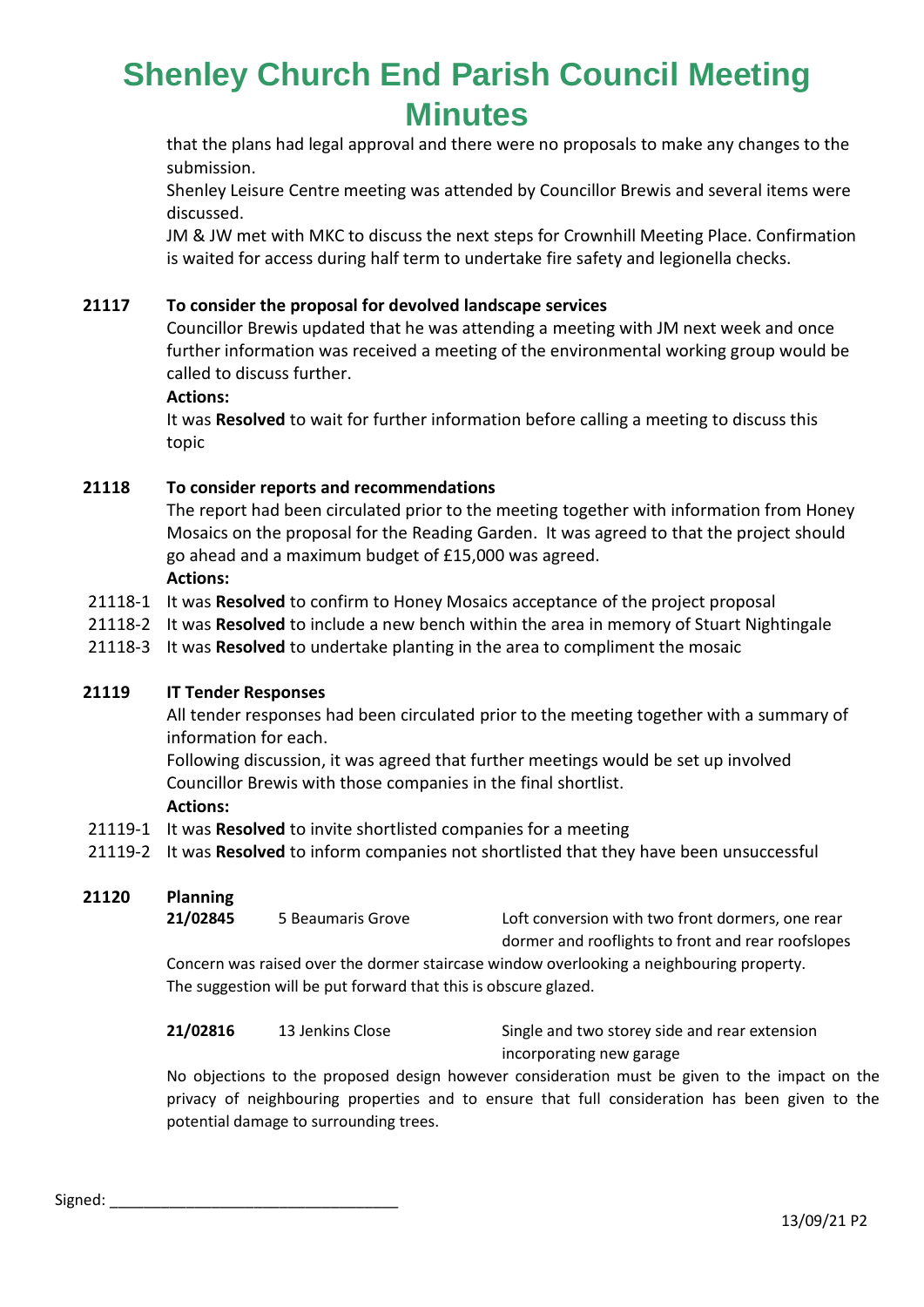**21/02506** 64 Chaplin Grove Erection of a new single storey dwelling with one bedroom, on the site

Objection This is an overdevelopment of the site. The wall of the proposed property will essentially form the boundary of the property which is not acceptable. The plans suggest that the parking to 64 Chaplin will be lost which is against planning policy.

**Actions:**

It was **Resolved** to respond to the applications as agreed.

### **21121 Financial matters**

The payments authorised to date are:

| Oakley Cleaning        | <b>Windows Cartshed</b>             | £30.00    |
|------------------------|-------------------------------------|-----------|
| <b>Salaries</b>        | October                             | £8,265.60 |
| Warners                | Allotments & bins September         | £1089.60  |
| Brooknight             | <b>Security September</b>           | £618.00   |
| <b>Neal Landscapes</b> | <b>Grounds Oxley &amp; Cartshed</b> | £216.00   |
| Prokleen               | <b>Cleaning September all sites</b> | £2552.06  |
| SGS                    | Medbourne grounds                   | £1,152.00 |
| Qtac                   | Payroll Sept & Oct                  | £63.50    |
| <b>CME Heating</b>     | Repairs OP & legionella samples     | £1117.56  |
| Kent Electrical        | Small window motor Medbourne        | £429.60   |
| Pericom                | September hosting & Q3 antivirus    | £498.34   |
| Amazon                 | Picture frames                      | £53.96    |
| Oxley Academy          | <b>Electric August</b>              | £227.85   |
| <b>HMRC</b>            | October                             | £2,226.86 |
| Pension                | October                             | £3,227.41 |
| Krystal                | <b>Cleaning supplies</b>            | £133.22   |
| Pure Washroom          | <b>OPCC</b> annual contract         | £2721.60  |
| Meet & Greets          | Oxley July - Sept                   | £112.50   |
| Meet & Greets          | Oxley Sept                          | £37.50    |
| PKF Littlejohn         | <b>External Audit</b>               | £1200.00  |
| <b>Expert Security</b> | Playback set up Cartshed            | £84.00    |
| <b>YMCA</b>            | Grant                               | £1000.00  |
| Deposit Refunds        | October (to date)                   | £855.00   |

It was noted that the deposit refunds are being done weekly to ensure return to hirers.

Q2 finance update showing spend against budget had been circulated and was noted.

Following Councillor Cooper's resignation it will be necessary to make changes to the bank account signatories for authorisation purposes. It was agreed that Councillor Loose would become a signatory for all bank accounts

Following notification of Diana's retirement at the end of December, it will be necessary to make changes to the Unity Trust bank account to allow for set up of payments. It was agreed that Jenn Barkell will be set up.